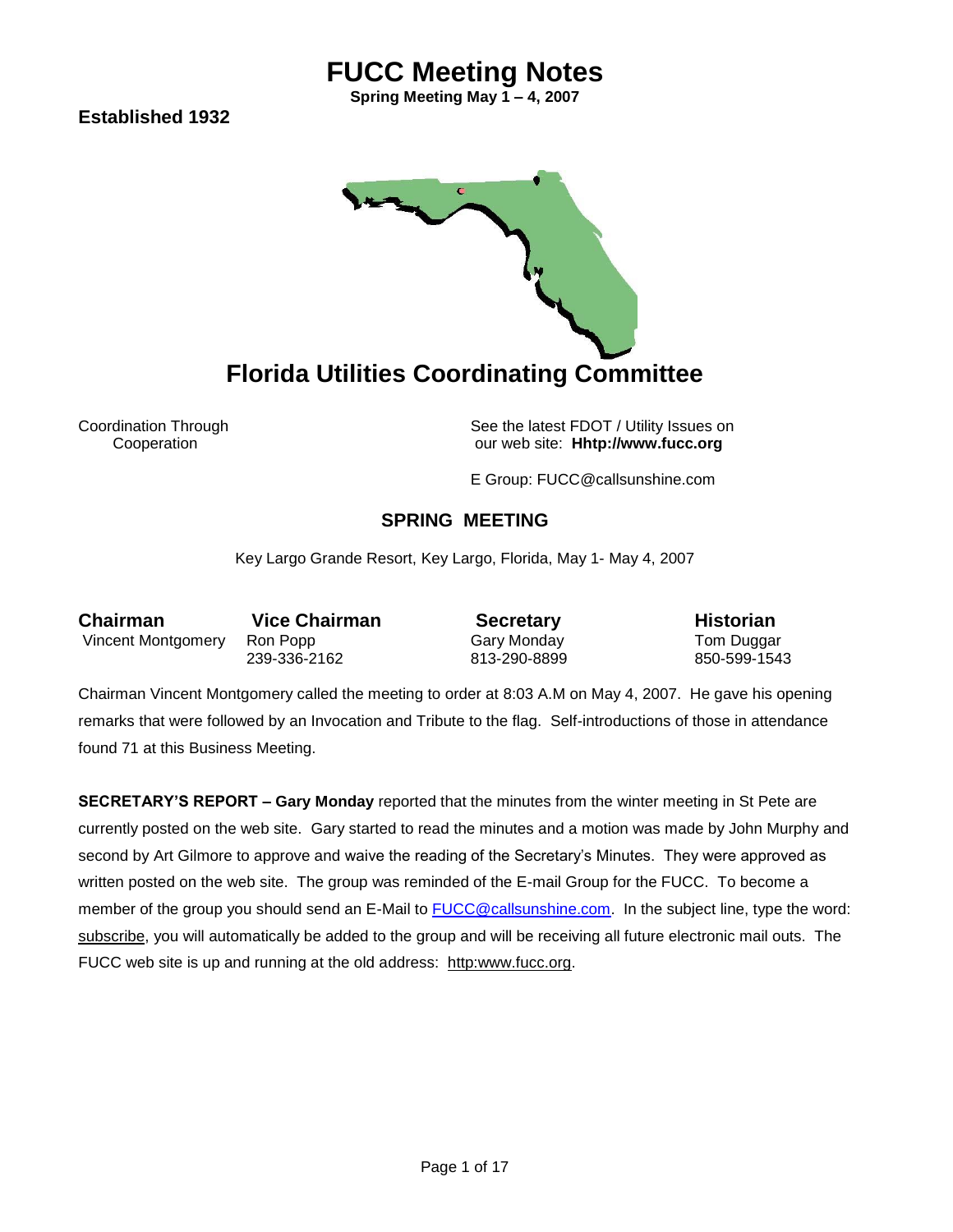**Spring Meeting May 1 – 4, 2007**

#### **HISTORIAN REPORT - Tom Duggar**

#### **FLORIDA UTILITIES COORDINATING COMMITTEE HISTORIAN'S REPORT FOR MAY 4, 2007**

#### **FIFTY YEARS AGO – MAY, 1957**

CHAIRMAN – Sam Gray, Florida Power Corp. VICE CHAIRMAN – J. C. Clemens, Florida Power Corp. SECRETARY – J. R. Henderson, Winter Park Telephone Company

#### NO MINUTES OF MEETING

#### **TWENTY-FIVE YEARS AGO: May 7, 1982, Tallahassee Hilton, Tallahassee, FL. 50th Anniversary Meeting**

ATTENDANCE: TELEPHONE 12, POWER 25, FDOT 12, GAS 2, COUNTIES 7, CITIES 1, ONE CALL CENTER 2, FLA PSC 4, Railroad 1, Consultants 2, DEPT OF NATURAL RESOURCES 2. A TOTAL OF 71.

CHAIRMAN – TED CARLSON, FLORIDA POWER & LIGHT CO VICE CHAIRMAN – R. P. HALL, PEOPLES GAS SYSTEM SECRETARY – Tom Priest, Sebring Utilities Commission

Members who attended that meeting that are still active in the FUCC are Dennis LaBelle, Rocky DePrimo, Eduardo Garcia, Jim Wright, Walt Childs and Tom Duggar.

Chairman E. T. "Ted" Carlson escorted the Honorable Bob Graham, Governor of the State of Florida into the room and introduced him to the members and visitors.

The Governor congratulated the FUCC on its  $50<sup>th</sup>$  Anniversary Meeting and for the many contributions the group has made to the State of Florida. He cited an example in which approximately 3 million dollars were saved through the cooperation and planning on a certain project by the local utilities, contractors and FDOT personnel located on the lower East Coast.

The Governor gave a short talk on the financing and scheduling of the Interstate Roadway system as set forth by Congress. Florida has more International Financial Institution than any other State in the U.S. Also, is the number one State in which new businesses desire to locate. We need to continue to move forward in providing the basic services, such as transportation, education, law enforcement, etc., to maintain this position.

The Governor responded to questions from the group concerning the 1 cent Gas tax, high speed transportation systems, the role of railroad companies in the system and the role of the Mono-Rail system at Disney world.

The Governor commented on the proposed gambling Casino laws and he is against these proposals. In answer to other questions, the Governor expressed his views on the States Evacuation Plans in case of enormous disaster; also, on the subject of generation of power by coal plants versus nuclear plants.

The Governor's speech to the group was covered by local television stations.

New Business: The Chairman appointed Dennis Labelle Co-chairman of the Federal Highway Safety Committee. Dennis Labelle commented on the safety hazards to be explored in the program – to set up programs to define safety hazards to the various utilities and design engineers involved on relocation projects and to establish guide lines for these projects.

The guest speaker was from the Bureau of Land Management, Department of Natural Resources. The speaker explained the requirements for easements on submerged lands, uplands and the use of environmental endangered lands. Also covered the manner in which permit fees are charged for these easements on the various types of State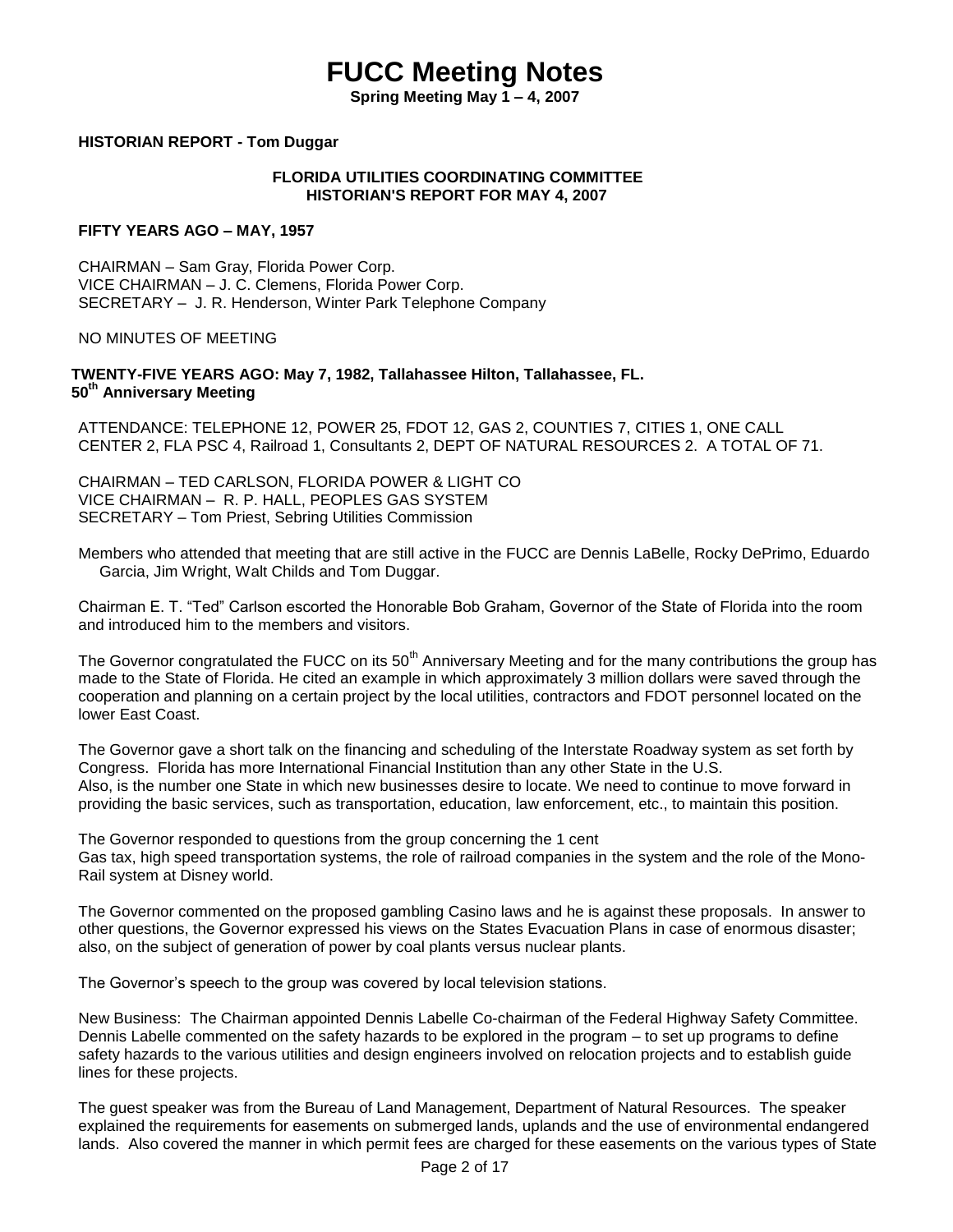**Spring Meeting May 1 – 4, 2007**

owned lands.

State owned lands are managed by a Board of Trustees as a trust for the people. The fees for permits, etc., go into a trust fund to finance the management of these lands.

**Treasurers Report- Vinnie La Vallette (not in Attendance)**

### **NO FINANICALS AVAILABLE AT TIME OF PRINTING**

### **UPDATES WILL BE GIVEN AT MARCO ISLAND**

**Beginning Balance as of**   $\sqrt{s}$ 

#### **Income**

Pre-Registration (@ \$50 each) On-Site Registration (@ \$60 each) Workshop Only (@ \$30 each) Pre-Registration (@ \$50 each) by check Spouse for Event (@ \$20 each) Kid(s) for event (@ \$15 each) Booth Rental (@ \$250 each) Sponsorship Monies:

#### **Expenses**

| Acteva Fees:                       | \$ |
|------------------------------------|----|
| Hotel Fee                          | \$ |
| Door                               |    |
| <b>Prizes</b>                      | \$ |
| <b>Bank Fees</b>                   | \$ |
| Hospitality                        | \$ |
| Hotel Deposit - Key Largo          | \$ |
| Hotel Deposit - Howie-in-the-Hills | \$ |
| <b>FedEx Expense</b>               | \$ |
| <b>Meeting Booklet Ads</b>         | \$ |
| Gratuity                           | \$ |
| <b>Meeting Planner Fee</b>         | \$ |

#### \$

### **Ending Balance \$**

Prepared by: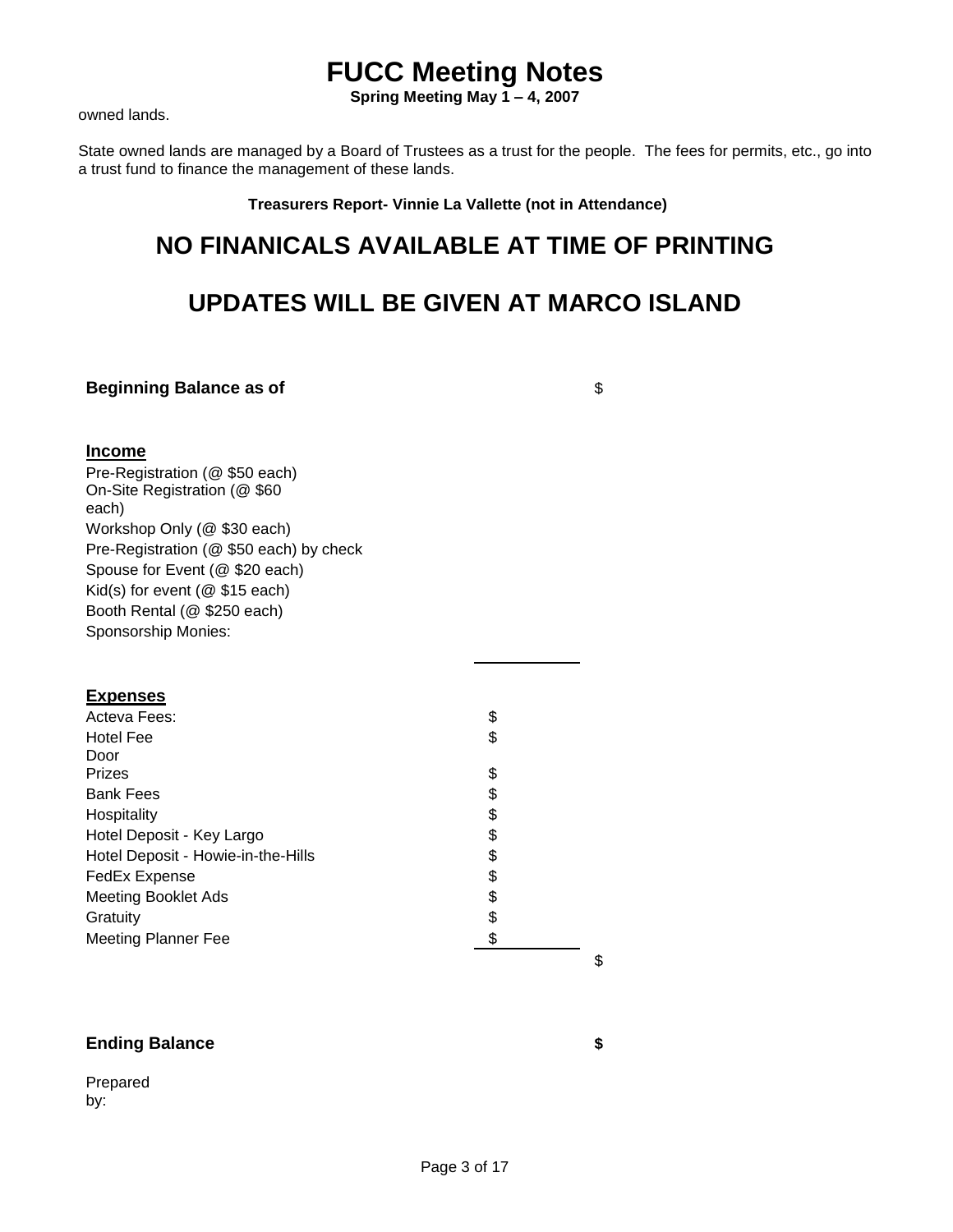**Spring Meeting May 1 – 4, 2007**

It is very important to the FUCC that everyone resister via ACTEVA. Search word is "FUCC." When you reach the site, there will be fours selections. If you have prepaid, please use the appropriate selection, there is No Charge, only the registration. With this electronic registrations, the Committee can plan for the meals and breaks at each meeting. Vinnie also suggested that anyone having trouble with the web site can simply send her a check for registration.

> Sunshine State One-Call of Florida, Inc. Report to the Florida Utilities Coordinating Committee *May 4, 2007*

**Executive Director Mark Sweet** presented the following summary of significant accomplishments at SSOCOF:

- For the ten month period of June 2006 through March 2007:
- Incoming excavation ticket volume is down 8% over last year with 1.5 million locate tickets received.
- Outbound excavation ticket volume is down 8% with 10.7 million locate tickets transmitted to utility member operators.
- The call center's average answer speed is 19 seconds with 40% of all incoming excavation notices received over the phone and 40% over the Internet.
- SSOCOF membership stands at 773 primary member operators and 208 associate members.
- 811 is operational for "Call Before You Dig" telephone notification to SSOCOF. A press release was issued May  $1<sup>st</sup>$  and SSOCOF is receiving calls placed through 811. The Common Ground Alliance is partnering with its members on a national public awareness campaign including TV, radio and print media to educate homeowners on the need to dial 811 to be connected to their state one-call center before digging.
- The Florida Department of Transportation provided to SSOCOF the final design report for the SUE Pilot Project completed in District 2. In April 2005 SSOCOF made a \$50,000 contribution to the FDOT to facilitate the evaluation of new computer assisted radar tomography as a potential damage prevention strategy on state road projects. The FDOT applied the SSOCOF's \$50,000 contribution to a project completed along SR 10/US 90 in Jacksonville, FL at a total cost of \$119,000. The project involved the design services of GEL Geophysics, LLC of Charleston, S.C. and Lochrane Engineering of Gainesville. FL. Mr. H. Vince Camp, Utility Administrator, FDOT District 2, expressed the FDOT's thanks for SSOCOF's contribution to this project which greatly enhanced the FDOT's knowledge of this technology and its application to future transportation related projects.
- SSOCOF has selected the new Irth Awareness software product from software vendor Irth Solutions to track all damage prevention efforts across the State of Florida. The new program will track all damage prevention campaigns by month and county and most importantly will also track incoming ticket volumes, non-compliance reports, law enforcements citations and damages reported to the CGA DIRT program to measure the effectiveness of SSOCOF damage prevention programs. The IRTH Awareness program is currently under development with delivery anticipated during the summer 2007. The IRTH Awareness program will also be available to SSOCOF members for use in tracking their own damage prevention efforts free of charge as another value-added service from SSOCOF.
- SSOCOF will be launching a special Hispanic Awareness campaign in South Florida in preparation for the 2007 Hurricane Season. The campaign will include TV, radio and print advertising of Florida's One-Call law Chapter 556, SSOCOF, 811 and the four step process of damage prevention. The campaign will also inform the public that SSOCOF will take their call in Spanish.
- The center's damage prevention efforts have resulted in 87 safety and educational presentations attended by 2,170; 10 Damage Prevention Symposiums (including 4 CGA Regional Partner Meetings)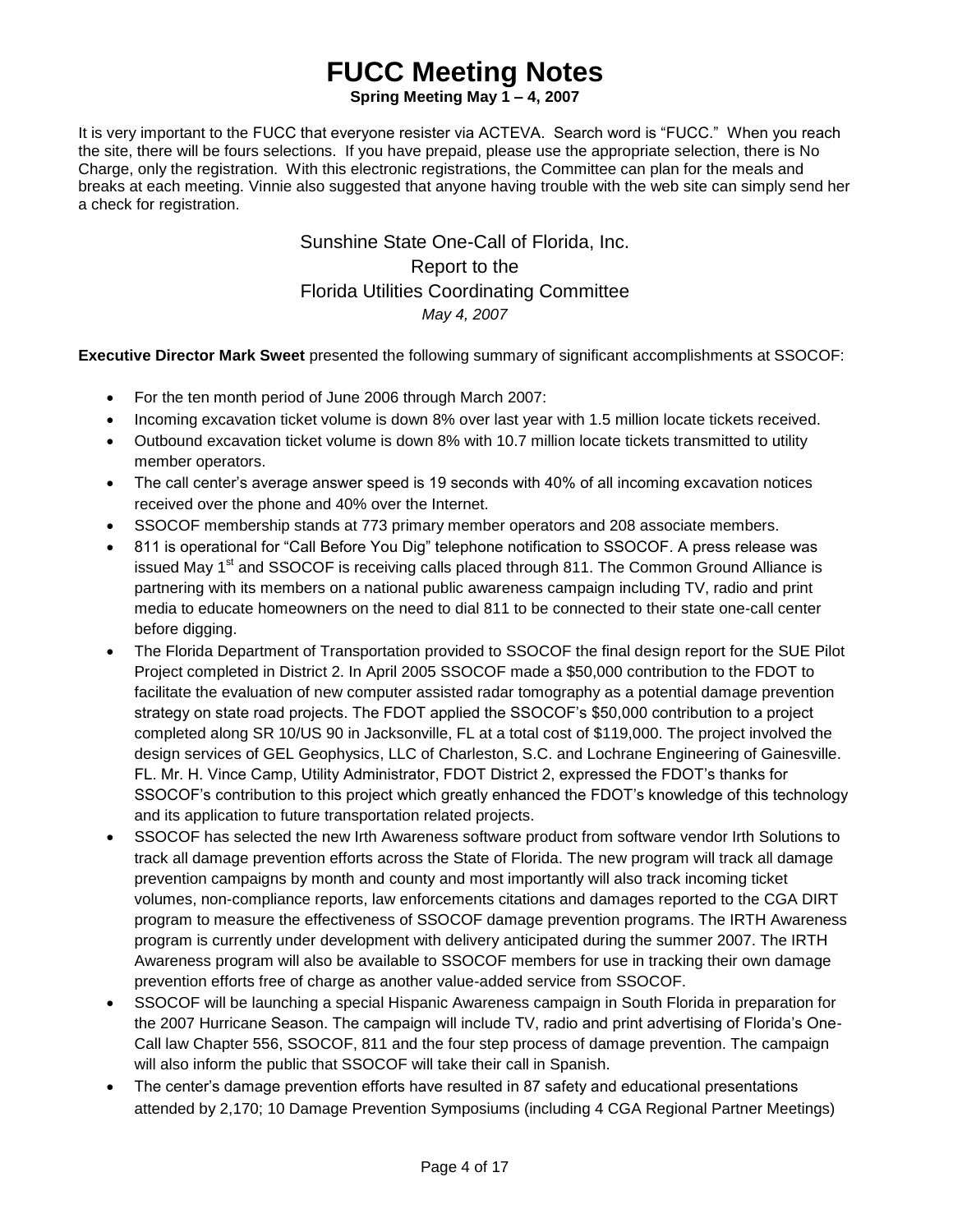**Spring Meeting May 1 – 4, 2007**

attended by 654; and 35 trade shows attended by 25,722 and 249 industry meetings attended by 4,960 throughout Florida.

- The SSOCOF annual golf tournament will be on May 18, 2007 at Victoria Hills Country Club in Deland. Tournament features a hole-in-one contest with a new Harley Davidson motorcycle as the prize.
- *SSOCOF's No Bull Rodeo Challenge* is again being conducted this year. Winners will receive \$300 prize money and travel expenses to compete in the International Locate Rodeo in Georgia. Up to eight winners will be selected to represent SSOCOF (two from each of the following four categories: water, electric, telecommunications and gas).
- As part of SSOCOF's 2007 Damage Prevention Children's Program, 20,000 poster size growth charts featuring professional NASCAR driver Kyle Busch were distributed free at NASCAR events statewide with an additional 50,000 distributed through Publix grocery stores.
- SSOCOF continued to publish our online bi-monthly newsletter, *unearthed*, to inform all damage prevention stakeholders of important technical and procedural information, special events and legislative changes. The newsletter was last published in April 2007. To receive *unearthed*, send an email to [ssocof@callsunshine.com](mailto:ssocof@callsunshine.com) with SUBSCRIBE in the subject line. You will receive a follow-up email to which you must reply to complete the enrollment process.
- As of March 31, 2007, SSOCOF's professional bass angler has participated in 11 tournaments and talked with 900 people attending these events about SSOCOF. SSOCOF's professional angler, Byron Childers, also hands out educational materials on SSOCOF and the four step process of damage prevention: 1) Call Before You Dig; 2) Wait the Required Time; 3) Respect the Marks; and 4) Dig Safely.
- SSOCOF recently signed contracts to produce and distribute 2007 Hurricane safety & Preparedness Brochures through the following Florida television stations: Orlando – WESH NBC 2; South Florida – NBC 6; Tampa – WFLA NBC 8; Pensacola – WPMI NBC 15.
- The SSOCOF Excavator safety training program *Caution: Utilities Below* is available free from our website either on-line or in CD format. The program educates excavators on Florida's One-Call law Chapter 556 and the other success factors in the safe digging process by incorporating illustrations, flash graphics and video clips for easy learning. A Continuing Education Credit (CEU) of one hour is available for successful completion of the on-line program. To date, 315 persons have completed the on-line program with 17 CEUs awarded.
- SSOCOF encourages all damage prevention stakeholders in Florida to use the CGA national Damage Information Reporting Tool (DIRT) to report information on damaged underground facilities. It's free and those who submit information remain anonymous. SSOCOF will use information to target and evaluate damage prevention education efforts. Damage reports submitted for Florida totaled 1,596 damages for 2005 and 161 damages for 2006. The primary "root cause' for 2005 damages reported was no notification (39%) and for 2006 incorrect facility records/maps (21%).
- A SSOCOF proposed amendment to Chapter 556, the *Underground Facility Damage Prevention and Safety Act*, Florida Statutes, has passed the Senate on Third and Final Reading (SB 1510) and will be sent in messages to the House of Representatives. The amendment seeks to preserve the confidentiality of SSOCOF member locate and damage investigation data reported by the member operator to the SSOCOF IRTH Net member ticket management system and the CGA DIRT (Damage Information Reporting Tool).

Mark Sweet thanked the members of the Florida Utilities Coordinating Committee for the opportunity to present this report and extended an invitation to participate in SSOCOF's Annual Membership and Board of Directors meetings on May 17, 2006 at SSOCOF's call center in DeBary, FL and SSOCOF's Annual Golf Tournament on May 18, 2006 at the Victoria Hills Country Club in Deland, FL.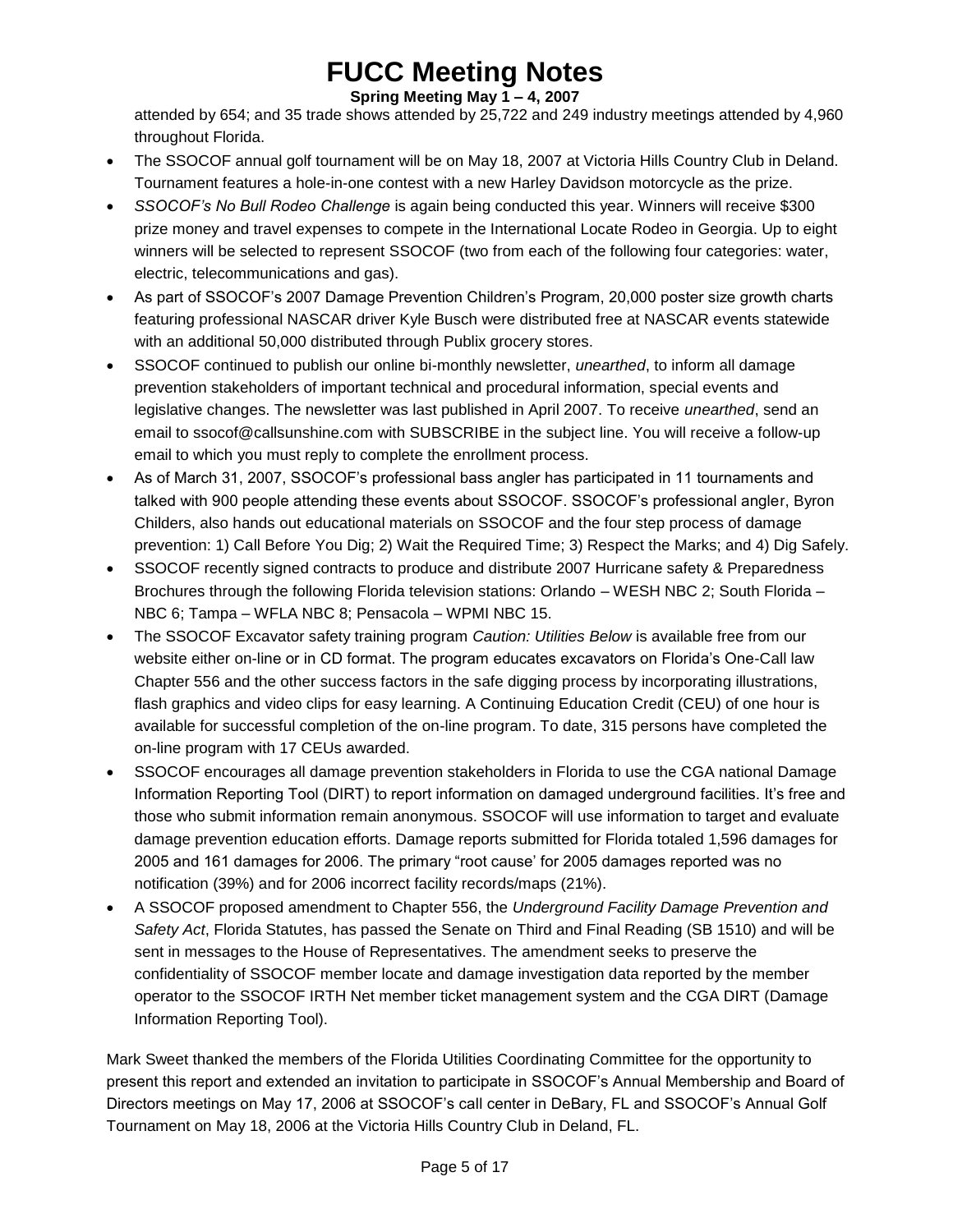**Spring Meeting May 1 – 4, 2007**

### **FLORIDA DEPARTMENT OF TRANSPORTATION DISTRICT REPORTS**

#### **District One –** Walter Childs, District Utility Administrator

We continue to have our monthly group meetings in the District and provide our Work program information to the local Utility group meetings. We will have our next District Liaison conference on July 10, 2007 in the Sarasota area. If any of you have any good ideas for speakers please let me know as we will be looking for speakers for this meeting. Jerrold Whitt will be serving as our new chairman for the District.

**District Two** – Vince Camp – No Report

**District Three** –Bobby Ellis, (Traci Adkison) – No Report

**District Four** – Rocky DePrimo, District Utility Administrator

District Four continues to electronically provide a monthly status report of all projects in the production and letting cycle to the utilities within the district. The District encourages the exchange of electronic design files with all utilities. Rocky introduced Tim Brock as the new District Utility/ Value Engineer. Tim is a Professional Engineer with 19 years experience in production and operations.

#### **District Five –** Gary Bass, 386-943-5254

District Five recently held its 2007 annual Utility Liaison Conference on April 11, 2007, 208 people registered for the conference that was distributed the 5 year work program. Several presentations were made, including Utility Exceptions, Tom Bane and George Lovett, District Production Director. Currently a large focus was on the Central Florida Commuter Rail Transit system, on line by 2009. First leg of this transit will be from downtown Orlando to Delrary. DUO's to expect contract for Design Build Agreements and locating of facilities soon.

#### **District Six – No report given**

#### **District Seven** – Sally Prescott

Reported having the Spring Liaison Conference in March at Pebble Creek Country Club in Northeast Tampa, with over 100 attending, also, recently held a quarterly training session on utility coordination issues at the District office.

Our local Utility groups continue to meet monthly throughout the District and have a joint trench task team and a "to scale "task team established.

We have invited the Utilities to a MS V8 webinar put on by our Central Office to ensure MS users are in compliance.

**TURNPIKE ENTERPRISE DISTRICT** – James G. Kervin, Turnpike Utility Engineer - **Spring 2007 update**

#### **FLORIDA'S TURNPIKE ENTERPRISE PROJECT UPDATE**

**FPID 405270-1:** The Turnpike is conducting a PD&E Study for a new road corridor in Citrus County. The road will be an extension of the Suncoast Parkway. The Suncoast Parkway Phase II project will extend the Parkway from US98 in Brooksville north to US19 (Approximately 27 miles). Four possible corridors are being evaluated for impacts. Design will begin in early 2007 on segments of the parkway.

**FPID 406150-1:** This project will widen the Turnpike mainline from 6 to 8 lanes in north Broward County. The project starts just south of Atlantic Boulevard and goes to the Palm Beach County line a distance of roughly 7 miles. Final design is underway. Major utility impacts are expected.

**FPID 406146-1:** This project will widen the Turnpike mainline from 4 to 8 lanes from Beulah Road to SR50 in Orange County. The project is roughly 4 miles in length. Design and utility coordination are underway.

**FPID 406148-1:** This project will widen the Turnpike mainline from 4 to 8 lanes from I-4 to Gotha Road in Orange County. The project is roughly 4 miles in length. Final plans were submitted in January. Letting is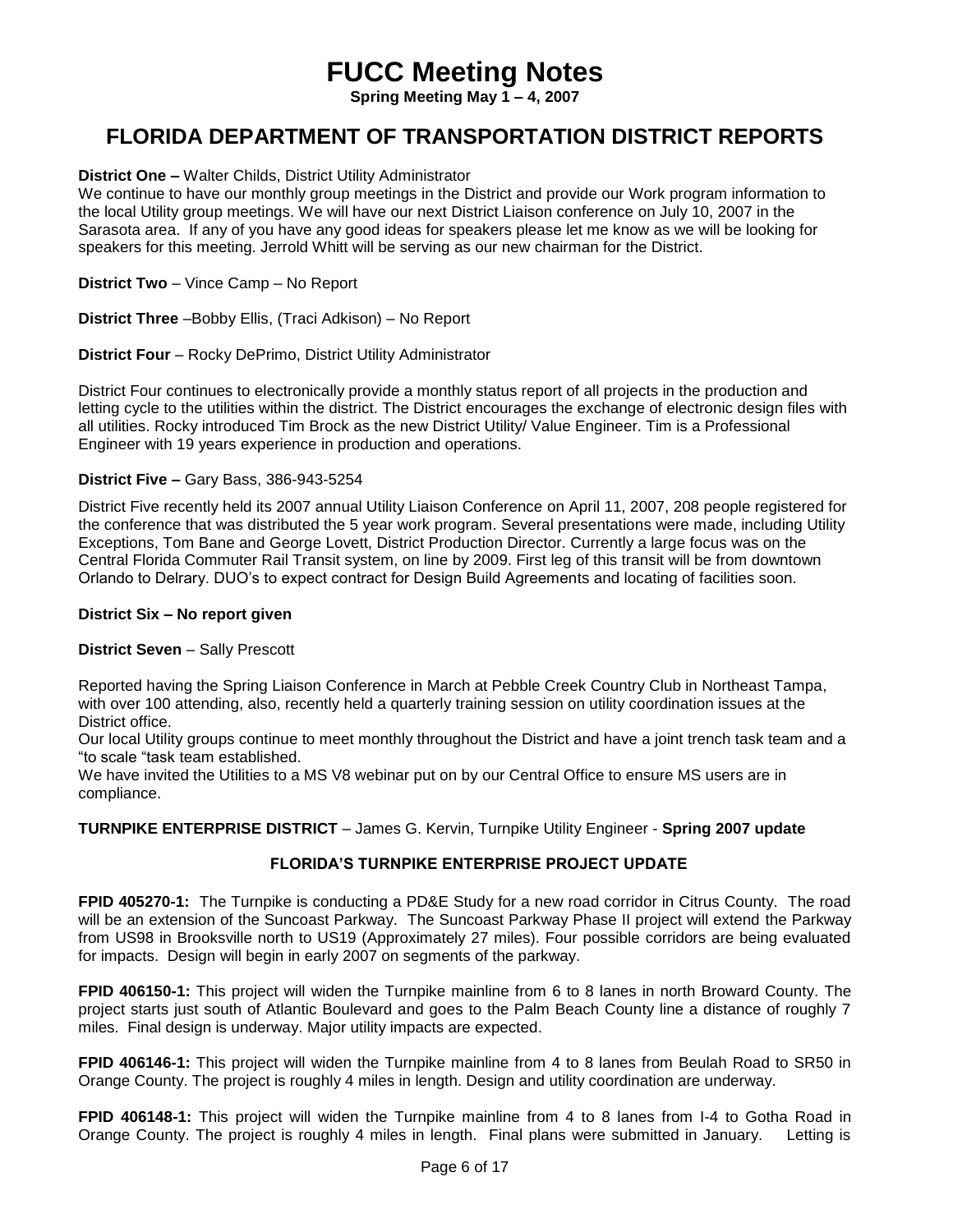#### **Spring Meeting May 1 – 4, 2007**

scheduled for February 2007. A separate project to widen from Gotha Road to Beulah Road is under Final Design for letting later this year.

**FPIDs 406094-1 and 406097-1:** These projects will widen the Southbound lanes of the Turnpike Mainline from 6 to 8 and 10 lanes in Broward County between Griffin Road and Atlantic Blvd. Approximately twelve miles of the Turnpike will be upgraded. Construction on both projects is underway. There will be extensive utility involvement on both projects. The projects will be constructed in a sequence to allow utilities to relocate their lines. Both projects will take three years to construct.

**FPID 406092-1:** This project will widen the Turnpike Mainline from Atlantic Avenue to the Lantana mainline toll plaza in Palm Beach County from 4 to 6 lanes and ultimately to 8 lanes. Construction is underway and is scheduled for completion in 2008. A separate project to make improvements to the toll facilities at the Atlantic Avenue interchange is also under construction.

**FPID 406095-1 and 406095-4:** These two projects will widen the Turnpike mainline from six to eight lanes from the HEFT to Griffin Road in Broward County, a distance of approximately 6 miles. Ninety percent plans are complete and utility coordination is underway. Plans production is scheduled for completion in early 2007.

**FPID 406090-1:** The existing Mainline Toll Plaza on the Beachline will be upgraded with express lanes and is scheduled to begin construction in March 2007. The project to widen the Beeline Expressway, SR 528, in Orange County from 4 to 6 lanes, a distance of approximately 4 miles, from the Turnpike Interchange to Boggy Creek Road is being designed as a separate project for letting in 2008. The widening from I-4 to the Turnpike will also be designed and constructed at a later date.

**FPID 406091-1:** This project will widen the Turnpike Mainline in Orange County from 4 to 8 lanes from I-4 to SR528, a distance of approximately 6 miles. The project is under construction. Construction will be complete in 2008.

**FPID 406096-1:** This project will widen the HEFT in Dade County from 4 to 8 lanes from SW 117<sup>th</sup> Ave. to Kendall Drive with a reconfiguration of the existing SR 874 Interchange. Fourty-five percent plans are complete and utility coordination is underway. Plans production is scheduled for completion in mid 2009..

**FPID 406112-1:** This project will add a new interchange at Jog Road and the Turnpike in Palm Beach County. The project will relieve crowding at the existing West Palm Beach Interchange at Okeechobee Boulevard. Construction is underway with completion scheduled for mid 2007. This is a Sunpass only interchange.

**FPID 406104-1 and 415905-1:** This project will add a new interchange at NW 74<sup>th</sup> Street and the HEFT in Miami-Dade County and include additional toll plaza lanes with SunPass Express Lanes at the existing Okeechobee Mainline Plaza. This project has just started construction this month.

**FPID 415462-2:** This project will relocate the existing Golden Glades Toll Plaza in Dade County, north to the Miami Gardens Drive overpass. Utility Coordination is under way and sixty percent plans are under review. Project calls for a late 2007 plans production.

**FPIDs 418976-1, 418977-1 and 418978-1:** The construction of Canal Protection Systems for canals within Turnpike LAROW in Dade, Palm Beach and St. Lucie County's is underway. The systems will include standard guardrail and cable type systems.

**FPID 406147-1 and 406151-1:** These are Design/Build projects to widen the Sawgrass Expressway from 4 to 6 lanes between Atlantic Blvd and the Turnpike. Construction is underway with a completion schedule of late 2007.

**FPID 420289-1 and 420289-6:** These are Design/Build projects to convert the existing Toll Plazas at Sunrise and Deerfield on the Sawgrass Expressway to Express lanes. Construction is underway and is scheduled for completion in mid 2009.

Nick Vitani, Utility Project Coordinator Lee Davis, Sr. Program Assistant*.*

James G. Kervin, Turnpike Utility Engineer Lawrence R. Hayduk, Turnpike Utility Manager Rodney Little, Turnpike Utility Coordinator Vince Krepps, Construction Utility Coordinator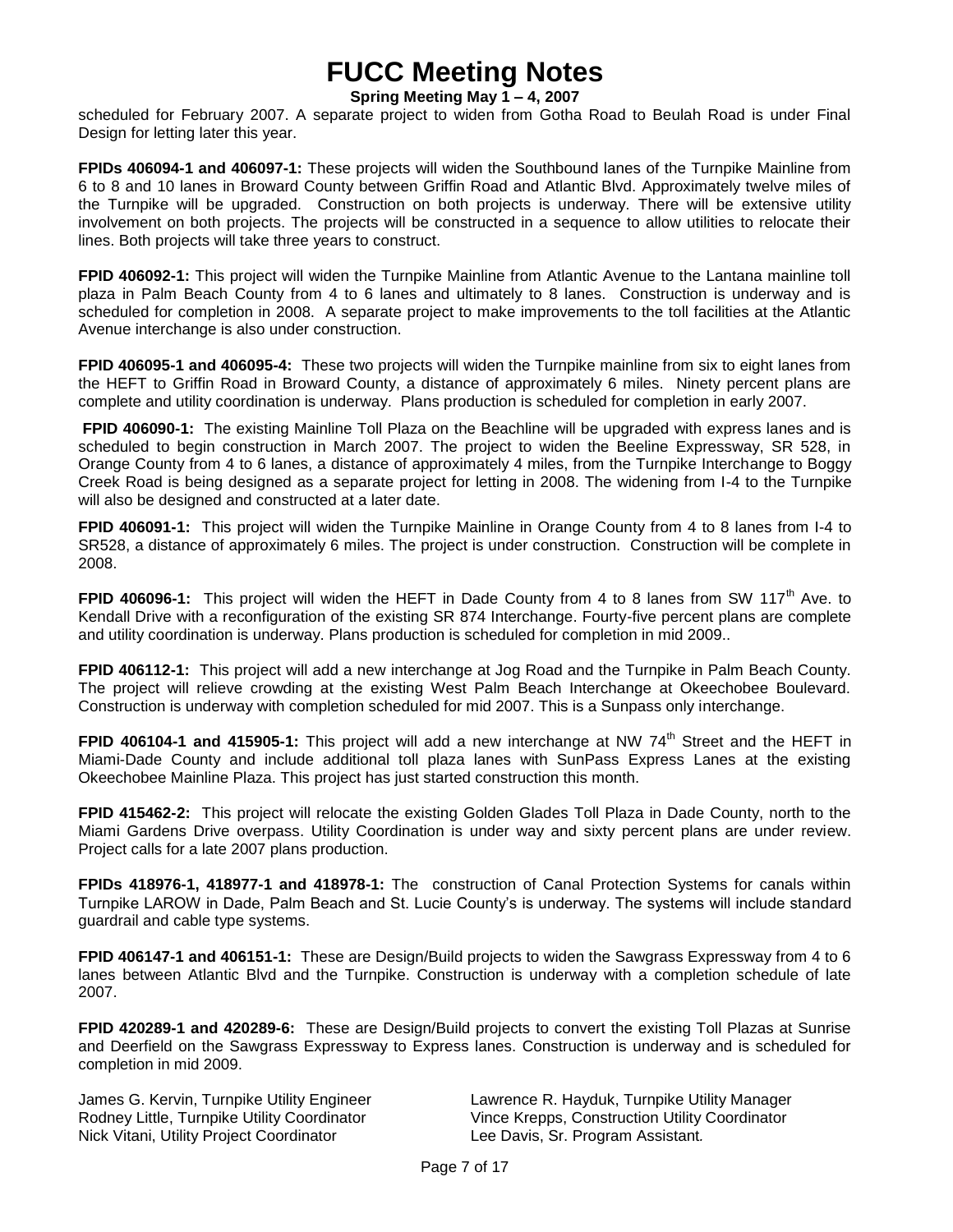**Spring Meeting May 1 – 4, 2007**

#### **REPORT FROM FDOT CENTRAL OFFICE (C/O) Gordon Wheeler**

1) FDOT is going to contract a consultant to reorganize the Utility Accommodation Manual (UAM). There will not be changes to the regulations, the task is to make the UAM easier to use. As part of the contract, the consultant will conduct a survey of the users to identify their concerns and suggestions to make the UAM easier to use. Please participate in the survey if you are selected.

Gordon Wheeler, PE Assistant State Utilities Engineer District 2 Area Design Engineer Florida DOT, Roadway Design Office 605 Suwannee St., Mail Stop 32 Tallahassee, FL 32399-0450 Voice: 850-414-4366 Fax: 850-414-5261

### **FUCC MEETING PRESENTATION**

#### **FUCC- "Turtle Lighting Liability" FDOT District Four**

Presented a view of findings that Turtle Hatchings on the coast lines are affected by beach and roadway lighting. The presentation was very informative and received well by the membership.

### **INTEREST GROUP REPORTS**

#### **POWER INTEREST GROUP: Greg Coker- Chair**

Power Interest Meeting Minutes

Below is a summary of the items discussed at the above meeting:

1) Meeting was chaired by Greg Coker (FPL), with 27 attendees comprised of 17 from Power+7 from outside interests/consultants+3 from FDOT.

2) Ed Garcia (FPL) =asked if others were dealing with any communication company mid-span pole installations in / near energized overhead power lines. No one else had this issue, but the general consensus was that this practice should be discouraged.

3) Greg Coker (FPL) =asked if anyone was being asked to provide signed & sealed relocation designs to FDOT / governmental agencies. General consensus =yes, when these designs are being prepared by outside consultants on behalf of the utility..........& no, when the designs are prepared in-house by the utility.

4) Vince Nocera (FPL) =shared his problem of proposed sidewalk conflict with existing FPL manhole lid (i.e. MH cover doesn't meet ADA requirements). No one else had this issue, but it was suggested that the internet would likely be a source for possible venders of ADA approved MH lids.

5) Greg Coker (FPL) =shared a quick comment that FPL's efforts to develop new "Hardening" standards is ongoing. No other utilities present had any details they could offer regarding their progress.

6) Greg Coker (FPL) =asked the group for comments regarding how others are dealing with reimbursement related to joint developer / governmental project relocations. Much discussion followed, but no "silver bullet" solutions were offered.

7) Greg Coker (FPL)=asked if any city/county agencies are executing utility provided UWS's (Utility Work Schedules) using FDOT's current UWS format. General consensus =no. occasionally, brief one page agreements are used instead.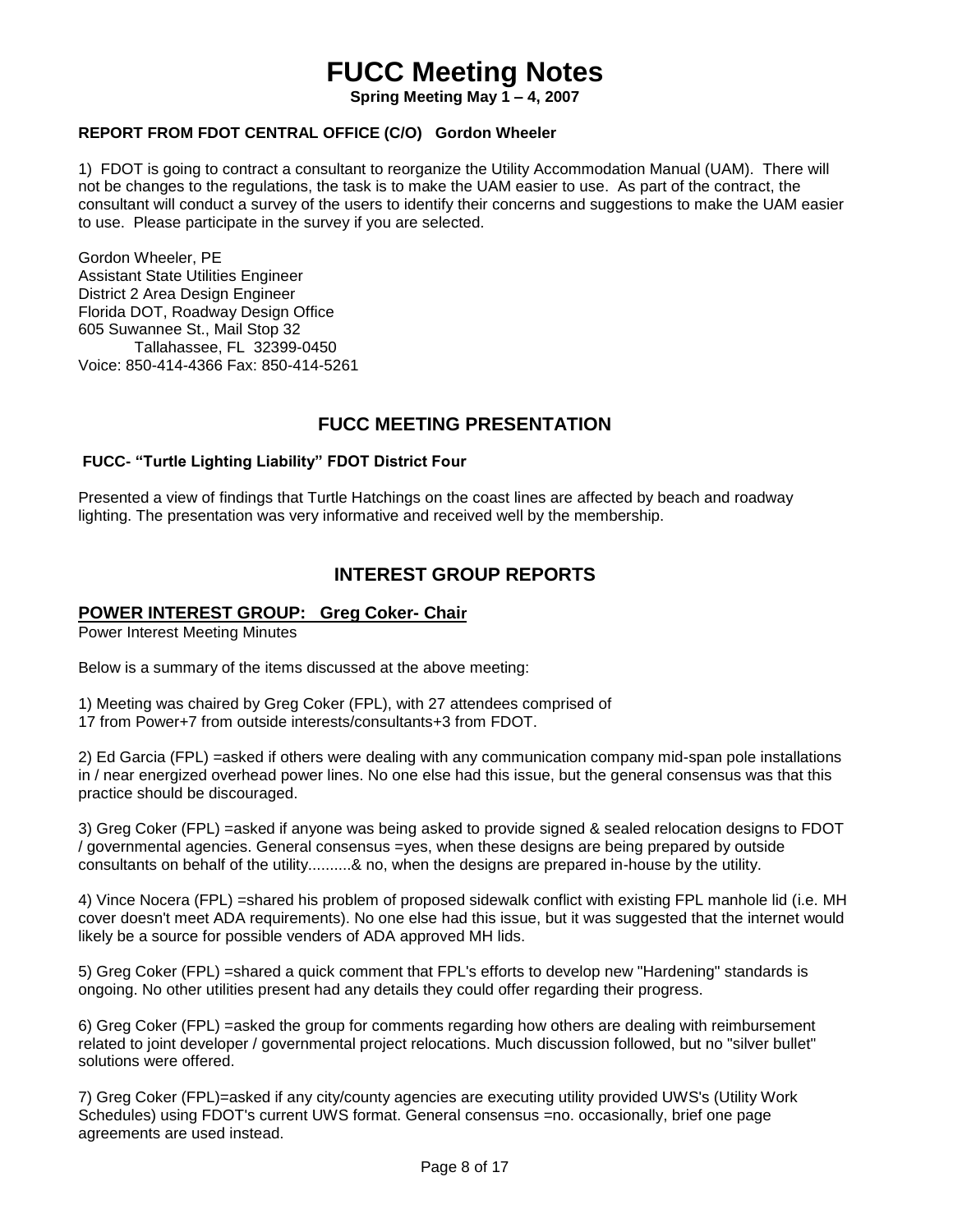**Spring Meeting May 1 – 4, 2007**

8) Greg Coker (FPL) = asked if others had any good / bad experiences with FDOT "LAP" projects. Currently, Greg is struggling with a county agency over a street lighting project of this type.

9) It was noted that Darlene Callender has volunteered to serve as the Power Interest Group Chairperson for the 2007-08 session. Her nomination will be officially voted on at the August FUCC meeting.

Many thanks! Greg Coker 941-723-4430

### **TELECOMMUNICATIONS: Henry Bowlin, Chair**

F.U.C.C. – TELECOMMUNICATION GROUP MEETING, May 3, 2007

We had 28 in attendance with representatives from AT&T; EMBARQ; Bright house; Florida Department of Transportation; Sunshine One Call Center; Verizon; Progress Energy; Lakeland Electric; TCS Communications and 7 Consulting Engineering firms.

I opened the meeting at 9:38 AM and started self introductions. Next I kicked off a round of discussions on the FPSC Pole Inspection Rule and FPSC Electric Plant Hardening Rule. Each company expressed similar concerns of the cost impact to our companies, rate payers, and the citizens of Florida. Also, concerns of being notified in the preliminary engineering phase and the attachment transfers were topics of good discussions.

We reviewed our Education Program for the Summer Meeting and due to the 45 minute time constraint, decided the Fiber Optics in Communications and the splicing demonstration would fill our 45 minutes. Jim Farrell, AT&T and Corning will do the honors.

Next topic we discussed was the FDOT Local Area Projects (LAP). These projects are FDOT projects that are contracted to a local governing agency to engineer, bid let and construct. These projects are managed in the manor by which most of the City and County agencies handle their own projects. We did get FDOT clarification on the City and/or County facilities which they can not mandate any other utility to relocate or be removed for that City or County facility being constructed. We had a couple of examples where the City was building new water and sewer facilities; the Sate was milling and resurfacing and contracted to a City through a LAP. The City's design had numerous conflicts with the existing communication facilities and numerous claims are pending due to the poor design, utility coordination and communication in the early design.

Meeting adjourned 10:55 AM

Henry Bowlin Process Specialist II EMBARQ-FLORIDA Voice: 407-889-6066 | Wireless: 407-402-1013 | Fax: 407-889-1595 Email: henry.bowlin@embarq.com 555 Lake Border Drive, Apopka, Florida 32703 Mailstop: FLAPKA0241-2191

#### **UNDERGROUND Interest Group: Luis Castellanos, Chair & Lisa Cotra Jackson, Co Chair**

\* 24 members in attendance **Meeting Minutes:**

#### **1.) Pro's and Con's for joint trenching installations:**

A lot of discussion, some utilities want this and feels it is good business, others are in objection finding they need more experience contractors for joint trenching. Teco/ Peoples gas is trying to combine beatification with restoration.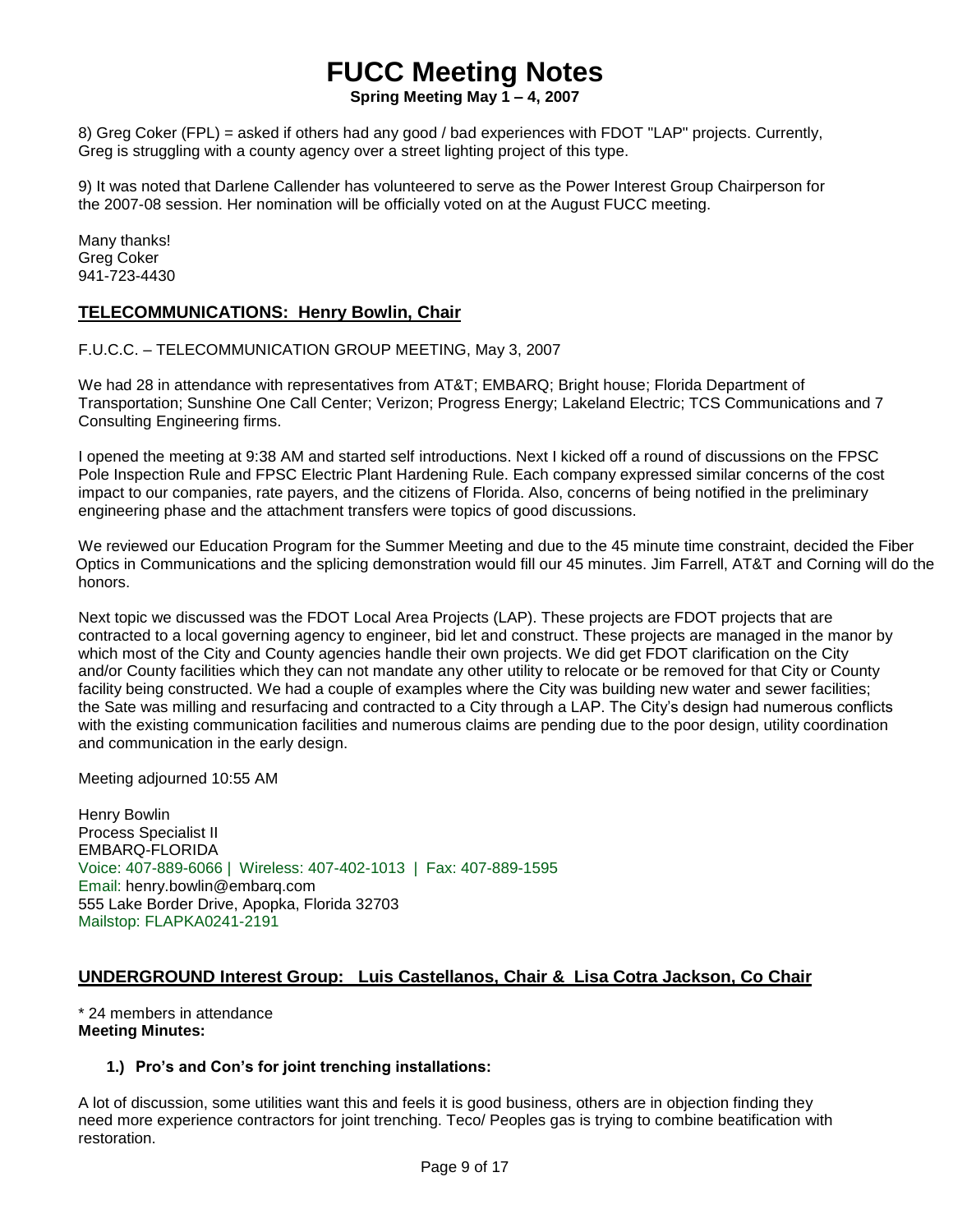**Spring Meeting May 1 – 4, 2007**

#### **2.) Impact to UG Utilities during City revitalizations**.

Utilities do not always get all the drawings/ prints, example, BBDowns project Trees and City Beatification in areas of Utilities may lead to Hurricane concerns and problems.

### **3.) Cause and effect of FDOT shelving Road projects.**

Cause- DOT lack of Money

Effect- Funding too early

Example- Five years, should wait and have a better funding in the beginning. Some projects go out two or three times causing additional costs to review the plans each time they go out.

Safety and locating important, suggested using SUE more often on projects.

#### **SSOCOF UPDATE- Cheryl Ritter**

Holding records- no outcome as of now

Dave, lawyer for SSOCOF is working on getting the law changed for sharing records. Utility companies resist this because of proprietary information. Liability also a big concern. Presently he is working on a way for a depository for sharing information.

"811" is official as of now, but will also keep the 1-800 number.

In March of this year SSOCOF became official partners with CGA, they had four partner meeting and reached 400 people in the process. A National CGA conference is planned for Orlando in 2009.

An Open Forum finished the meeting resulting in more discussion on record sharing and that Hillsborough County is currently sharing utility information with private and utility groups.

#### **FUCC STEERING COMMITTEE MINUTES**

#### **STEERING COMMITTEE Ron Popp- Chair**

Ron Popp conducted the Steering Committee Meeting; there were 16 present at the meeting. The following topics were discussed at this meeting.

- 1. The Committee discussed changes to the By-Laws that will be presented to the general membership at our next meeting in August (Marco Island).
- 2. Ron discussed a yearly audit that needs to that place of our income and expenses quickly. Ron also asked Vince Montgomery to review our corporate papers as a non profit organization and the laws governing "not for profit" organizations prior to the implementation of the UCC training program.
- 3. Ron discussed the responsibilities of the FUCC officers and the voting responsibilities of members and associate members.
- 4. The Strategic Planning Committee presented their Five Year Plan to the Steering Committee for implementation. This plan will be distributed to each Sub Committee chairperson for consideration and implementation of their committee. Ron thanked Jan Ash and her committee for a job well done during the past year. The following is the Strategic Planning Mission as presented to the Steering Committee.

#### **Strategic Planning Mission and Goals:**

The Strategic Planning Subcommittee was charged with developing a Five-Year Plan for the FUCC. This plan will cover areas of focus and direction to guide the FUCC in the future. The Committee has submitted the following Plan to the Steering Committee of the FUCC for their approval in May with implementation to the Sub Committee chairpersons.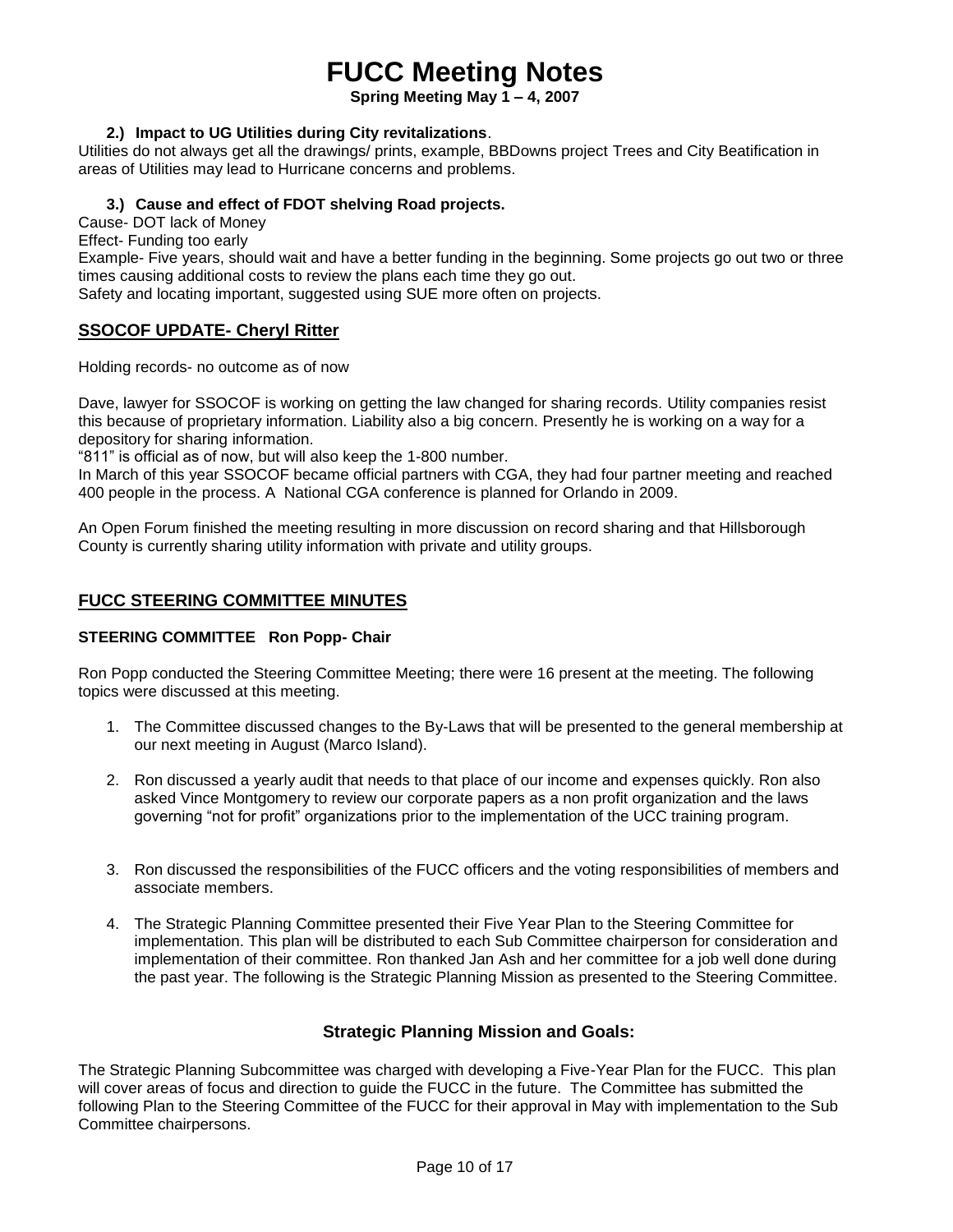**Spring Meeting May 1 – 4, 2007**

#### **Topic: Outreach and Interface –**

- 1. Goal: To disseminate FUCC information to each FDOT District and Local UCCs. Create information that provides a good first impression.
	- Create a brochure for FUCC (paper and e-brochure) that can be handed out, or emailed (*suggested membership committee activity).*
	- Create a one-page summary of highlights of past meeting that can be handed out at District Meetings and assist with information on the FUCC website.
	- Figure out how to reliably get information to District and Local UCCS (through the DUE office or designated representatives?).
	- Develop a one-day FUCC workshop that we can take to the local/rural areas that so can see the potential for membership development by teaching specific utility coordination topics.
- 2. Goal: Attract and retain first-time visitors.
	- Create a survey for first-time visitors to get meeting feedback (*suggested membership committee activity).*
- 3. Goal: Internet Outreach Website.
	- Provide additional information to enhance website, including District minutes, other society links (SUCA, ASCE, TRB, etc.).
- 4. Goal: Develop strategic alliances with other organizations with common interest.
	- Add integration of the common ground alliance regional partner, subcommittee locators, utilities, contractors.
	- Outreach and networking build city/county relationships.
	- MPO's
	- Feature City County Forums at meetings
	- Build Contractor Interface and Relations.
		- o Case studies of projects featured at each meeting.
	- Coordination with SUCA, ASCE, ASHE, and other.
- 5. Goal: Focus on core message of FUCC in outreach.
	- Restate mission statement
	- Drive home the relationships that have been built over years, the longevity of the organization, etc.
	- Promote a better relationship in the FUCC by working together.
	- It's easy to work with people you know than with people you don't know .*Join the FUCC today!*

#### **Topic: FUCC Housekeeping Tasks**

- 1. Goal: Undefined at this time.
	- Bylaws recommend establishing a subcommittee to review and refresh the bylaws last time the bylaws were looked at was in 1998. It should be on the strategic plan to refresh and update.
	- Business Attire evaluate casual attire versus professional attire changes attire (no shorts, no jeans), evaluate bringing back a "business casual" for the Friday meeting.
	- Umbrella UCC's: Meet once in each district and develop FUCC liaisons at each FDOT District and County UCC's.
	- Create District and County Forums.
	- Develop focus for conference contents and areas of concentration.
	- Evaluate Contents of FUCC sanction activities related to restrictions in gratuities by City/County/FDOT.
	- Complete Budget Review
	- Review laws and governances of not-for-profit corporations to determine FUCC compliance.
	- Evaluate current contracts that FUCC carries with consultants and service providers.

#### **Topic: Areas for FUCC research and Study**

- 1. Goal: Evaluate areas for future FUCC emphasis (possible FUCC task forces).
	- Develop Statewide Standards of Practice
		- 1. As-builts Issue: There is no consistent definition of what an as-built or record documentation is.
		- 2. For each type of utility process, correspondence and documentation.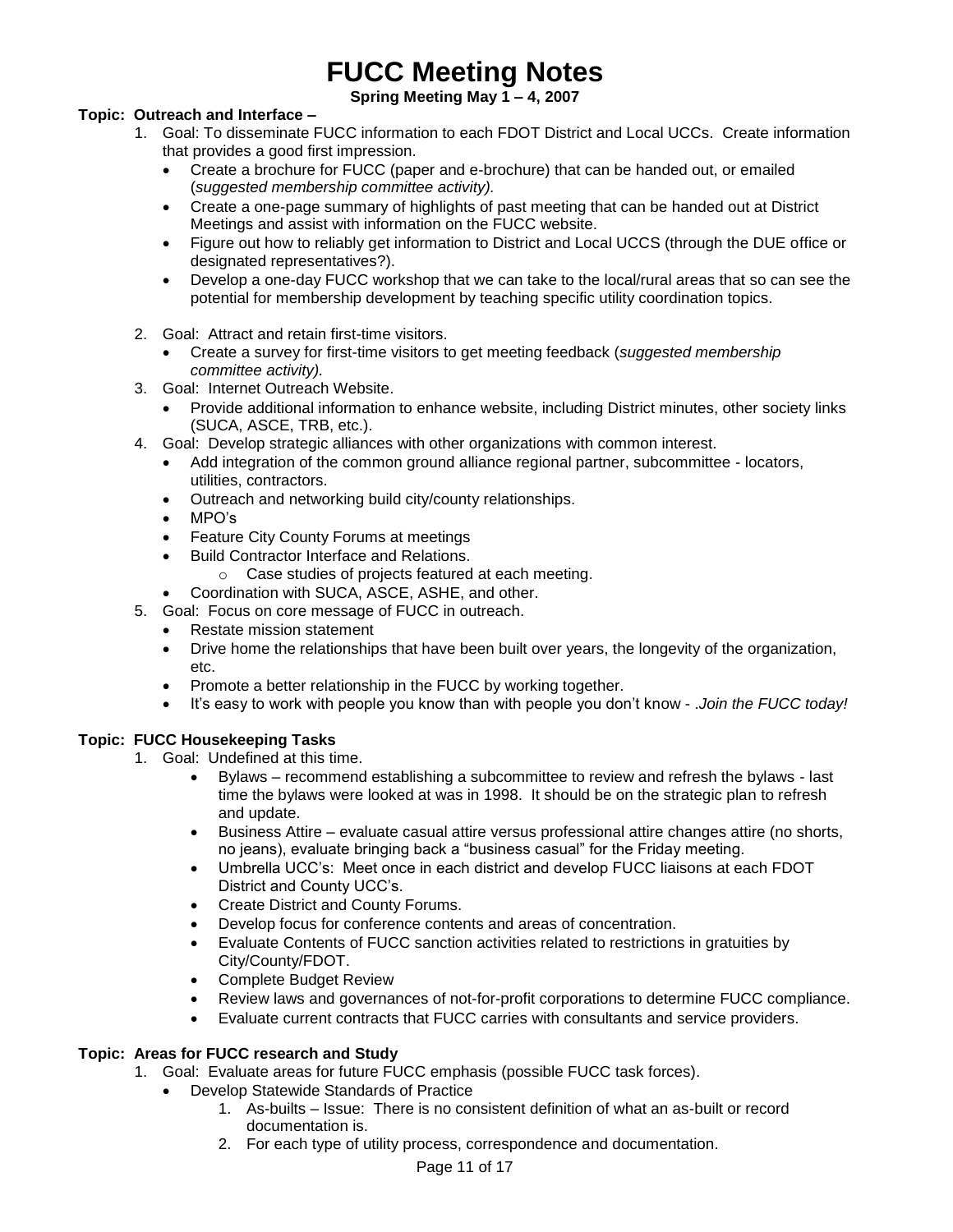#### **Spring Meeting May 1 – 4, 2007**

- 3. Labels on RGBs.
- 4. UWS formats.
- How to make more cost savings for Utilities.
	- 1. FDOT Incentives given to Utilities.
	- 2. FDOT Landscape Budget for under grounding.
- Innovations for the Utility Industry.
	- 1. Joint Real Estate Agreements.
	- 2. Joint Utility Corridors.

#### **Topic: Potential Utility Issues.**

- 1. Goal: To identify potential Utility/FDOT issues and have FUCC provide a forum for problem solving or solution management (potential for task force formation).
	- Joint Conduit Ownership issues conduits owned by one company, leased to different occupant, who relocates, who pays for relocations, who's responsible for damage, or both.
	- Shared SUE costs FDOT pays for a large amount of SUE work. How can FDOT and utilities participate together? How can both entities gain benefit of recorded information (GIS)?
	- Dealing with Limited ROW potential of FDOT redefining infrastructure (?) Pole Hardening Issue.
	- Legislative Laws, Publication issues, New Underground protection laws.
	- Evaluation of ROW Development Practices (may be City/County or FDOT).
		- UAM FDOT Optional Bids FDOT Pay Items LAP Projects and Partnering

#### **Topic: Focus on Education**

- 1. Goal: Create training programs that bring relevance and value to our membership.
	- Topics for Training:

Utility Coordination. Plans Reading Course. CADD Technical Training for Utilities. One Call Usage Classes. CADD Training. Adobe Professional 7.0 for Utility mark-up. ADA Updates. Have an "orientation for new utility worker."

- Develop a one-day FUCC workshop that we can take to the local/rural areas so that we can see the potential for membership development.
- Investigate use of webinars or webex meetings for education outreach.
- Coordinate with members about current training needs.
- Look for grant money for training development.
- 2. Goal: Fill each conference day with quality training programs.
	- Develop ideas for programs with a yearly focus (focus for the Program Subcommittee).
	- Develop more members from different expertise in the Program Committee (no committee of one).
	- We need less "slack time" in our meeting agenda. We should have back-to-back meetings. Need to provide meeting agendas that "sell" the investment that the company makes by sending their employee.
	- Develop program focus for each quarterly meeting at least three meetings in advance.
	- Develop a strong education and speaker pool to draw from for meetings, not just fill up the time slots.
	- Membership needs to set up meeting agendas for speakers, not just one individual controlling all programs. The control of the programs needs to be put back in a "committees hands."
	- Add a "legislative update" to the agenda.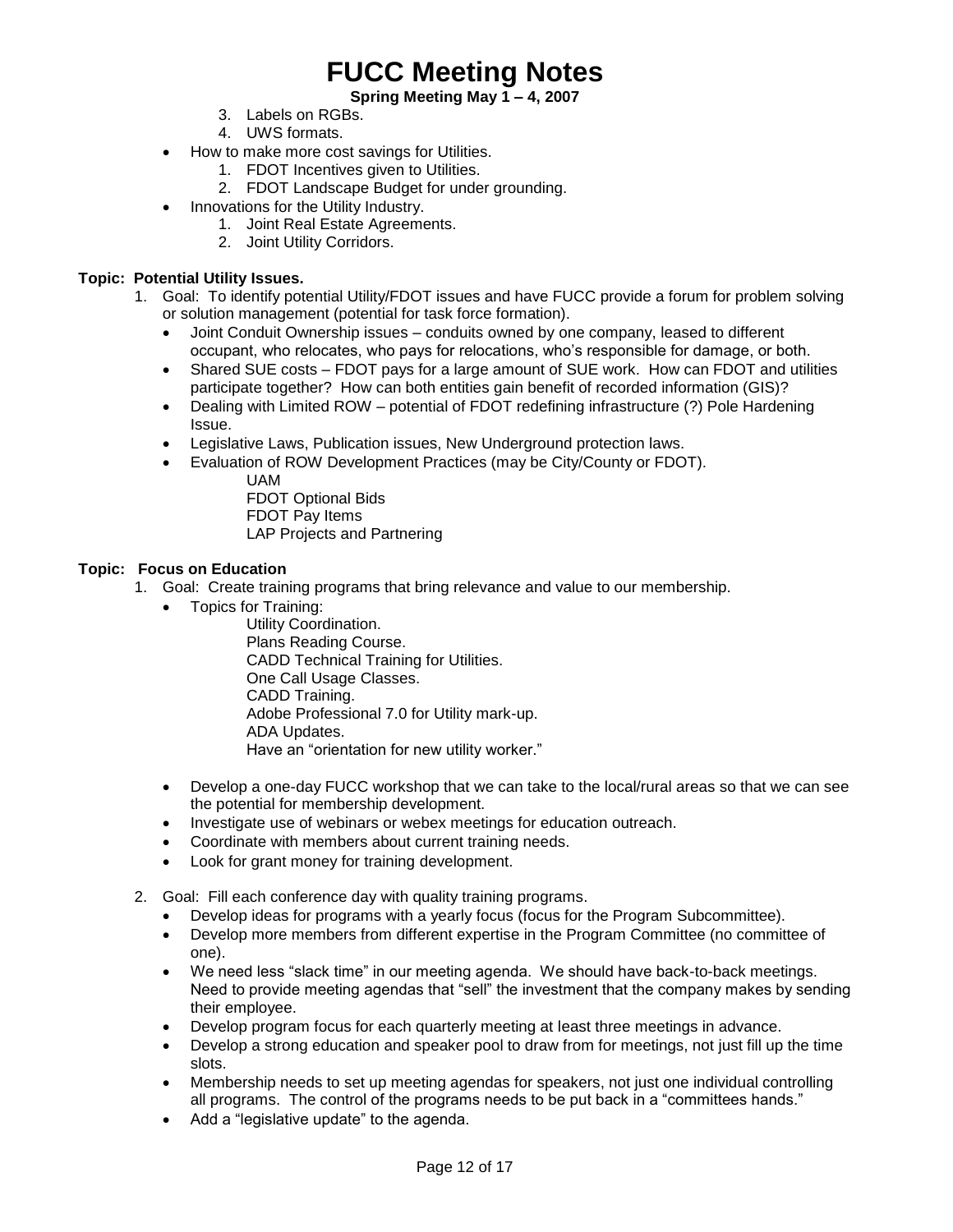### **Spring Meeting May 1 – 4, 2007**

- Provide case studies of feature projects featured at each meeting invite PM's to speak about project.
- Program topics:
	- 1. Legislative laws, publication issues.
	- 2. New underground protection laws.

#### **End of Strategic Five Year Plan recommendations**.

- 5. John Pugh discussed membership and updated the committee on the FUCC brochure and FUCC cards that will be ready for distribution at Marco Island.
- 6. Dennis La belle reviewed our planning calendar and also said the new FUCC shirts will be available at Marco Island meeting. Dennis also brought all Steering Committee members up to date on the UCC program. Although it was projected to start UCC training in Marco Island, it will be delayed one meeting.
- 7. Ron Popp called for adjournment of meeting at 5:10pm.

### **FUCC SUBCOMMITTEE REPORTS**

#### **JOINT USE – Roni McClinton- Chair-**

#### **FUCC Joint Use Meeting 5/3/07 Key Largo Grande Resort, Key Largo, Fl**

- 1) Fall Presentation:
	- a. Don Anthony with Bright house stated that the fall presentation on the Gulf Blvd joint project is going well. Jim Guzman with Progress Energy will be the co-presenter.
- 2) Pole Hardening.
	- a. Bright house expressed concern that the attachees are not being contacted early in the design of the Pole Hardening projects so they may be allowed to be pro-active rather than reactive to the changes.
- 3) Landscaping:
	- a. Landscaping has come into focus due to past and potential hurricane and pole hardening issues. Most importantly, the planting of potentially large trees in the pole line. There is an apparent lack of awareness in cities and counties of the future impact of these trees.
- 4) NJUNS:
	- a. Attendees would like a presentation on NJUNS given at the FUCC in the near future outlining the recent changes to the system. This is especially important due to the issues with contacting joint users.
- 5) Contact List:
	- a. The Joint Use Committee will continue to maintain a contact list for the various utilities for Joint Use purposes. All are invited to send their information to Roni McClinton at [rmcclinton@kentongroup.com](mailto:rmcclinton@kentongroup.com) to be added to the list.

Attendees: 12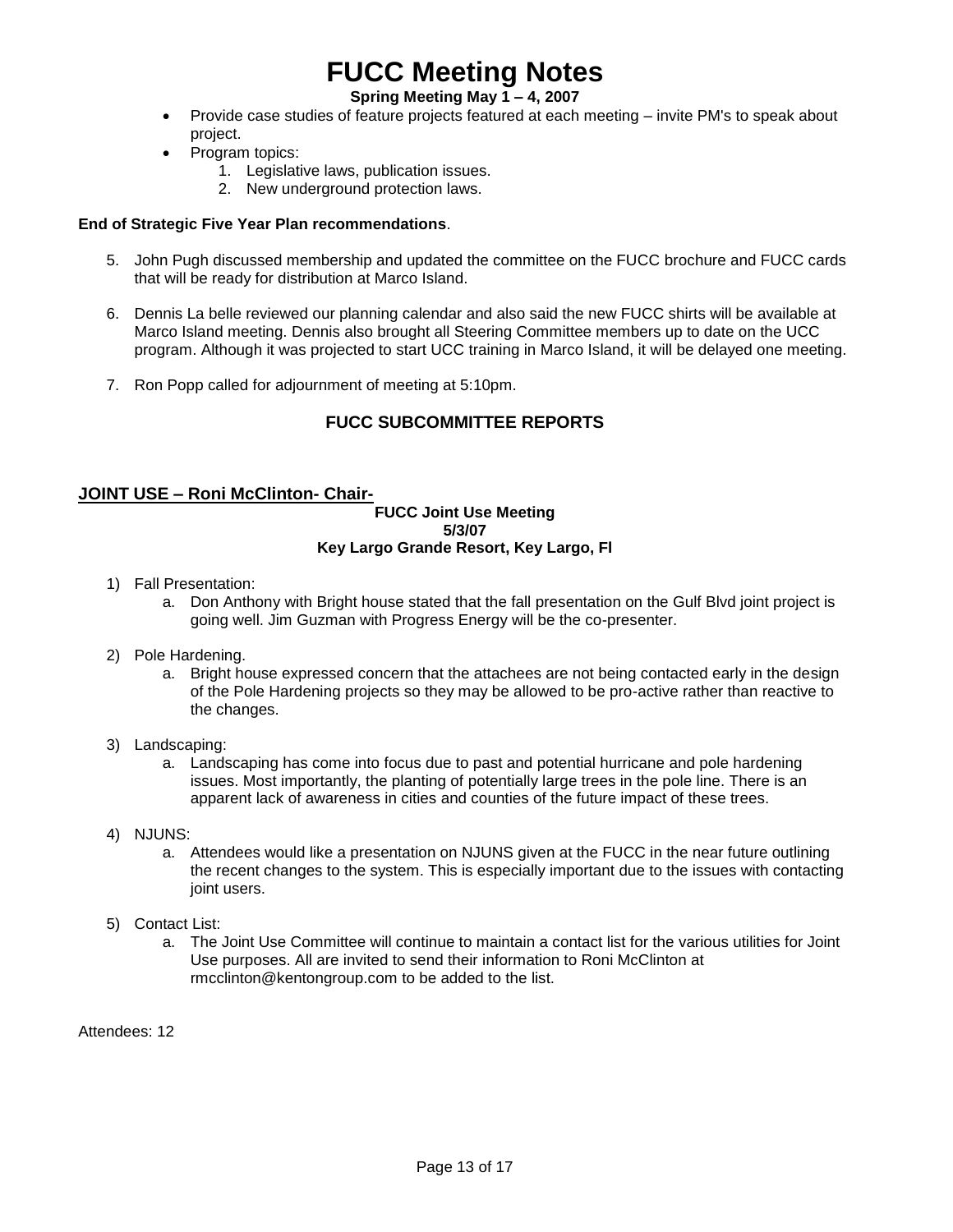**Spring Meeting May 1 – 4, 2007**

**UAM COMMITTEE- James Lormann, Chair - May 3, 2007**

Introductions were made, 27 members in attendance.

David O'Hagan, FDOT, provided an overview of the Re-write of the UAM. David advised the committee that a "request for proposal" were sent out and the FDOT has short listed the consultant companies to do the rewrite. The intent of the re-write is to simplify the present UAM and make it more user friendly. It is not the intent to change the contents of the UAM. It was noted that Jim Lormann and Dave Kuhlman are advisory members for the DOT on this project and will be called on for their review.

Dave Kuhlman provided the committee a summary of his meeting with the DOT concerning MOT (specifically short duration) of which the DOT agreed on the approved exceptions.

Dave O'Hagan, FDOT provided the committee with proposed new verbage to the 600series - 8.04, the Committee agreed on the new language. David, also requested more alternatives relating to exceptions /variations that may be requested of the DOT to be forwarded through the committee.

**James R. Lormann** Real Estate Manager III **Embarq Corporation Voice:** 407.889.1313 **Cell:** 407.221.1167 **Fax:** 407.889.1636 **Email:** [james.r.lormann@embarq.com](mailto:james.r.lormann@embarq.com) 555 Lake Border Drive, Apopka, Fl 32703 **Mailstop:** FLAPKA0305-3005

### **BANQUET COMMITTEE – Marilyn Pineau - Chair**

The Banquet Planning Committee met with five members in attendance. Marco Island will be our 75<sup>th</sup> anniversary Banquet, and the Theme is "75 years of Working Together". The dress code for this event will be Business attire. Music will be provided by our regular DJ once again that has graciously accepted our invitation. We will have a Memory Chest and a program booklet depicting 75 years of history of the organization. We will have our annual awards presentations and entertainment by our members. There will be other surprises planned that we know you will enjoy. Looking forward to seeing everyone at this event.

**AWARD COMMITTEE-**- Just a reminder, all past recipients of FUCC Awards are members of this committee. Awards will be presented at the Marco Island Conference by this committee.

### **Strategic Planning - Jan Ash- Chair (Gary Monday- Co Chair)**

The Strategic Planning Committee completed their yearly assignment and made the following recommendations of a "Five Year Plan for FUCC" to the Steering Committee at the May meeting. These recommendations should be handed over to each sub committee chairman to act on over the next year by the Steering Committee. Jan Ash, Chairperson of this committee would like to thank each individual that participated in the planning meetings, conference calls, and undertaking of this project throughout the past year to develop this Five year Plan for the FUCC". The following is the list of recommendations for the Strategic Planning and Growth of the FUCC as respectfully submitted to the FUCC Steering Committee on May 3, 2007 for implementation.

#### RUNNING OUTLINE FIVE YEAR PLAN

#### Strategic Planning Mission and Goals:

The Strategic Planning Subcommittee was charged with developing a Five-Year Plan for the FUCC. This plan will cover areas of focus and direction to guide the FUCC in the future. The Committee has submitted the following Plan to the Steering Committee of the FUCC for their approval in May with implementation to the Sub Committee chairpersons.

#### **Topic: Outreach and Interface –**

1. Goal: To disseminate FUCC information to each FDOT District and Local UCCs. Create information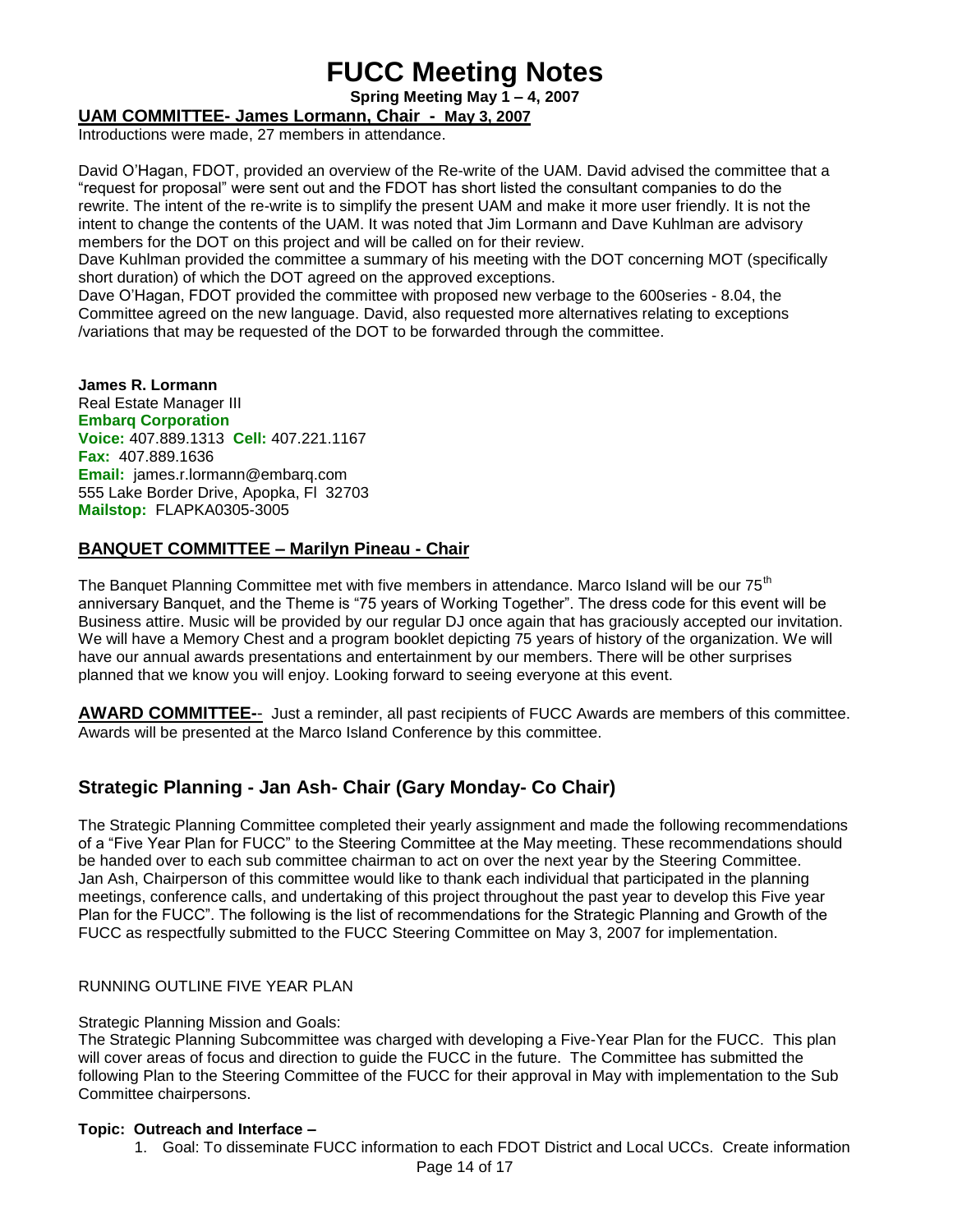#### **Spring Meeting May 1 – 4, 2007**

that provides a good first impression.

- Create a brochure for FUCC (paper and e-brochure) that can be handed out, or emailed (*suggested membership committee activity).*
- Create a one-page summary of highlights of past meeting that can be handed out at District Meetings and assist with information on the FUCC website.
- Figure out how to reliably get information to District and Local UCCS (through the DUE office or designated representatives?).
- Develop a one-day FUCC workshop that we can take to the local/rural areas that so can see the potential for membership development by teaching specific utility coordination topics.
- 6. Goal: Attract and retain first-time visitors.
	- Create a survey for first-time visitors to get meeting feedback (*suggested membership committee activity).*
- 7. Goal: Internet Outreach Website.
	- Provide additional information to enhance website, including District minutes, other society links (SUCA, ASCE, TRB, etc.).
- 8. Goal: Develop strategic alliances with other organizations with common interest.
	- Add integration of the common ground alliance regional partner, subcommittee locators, utilities, contractors.
	- Outreach and networking build city/county relationships.
	- MPO's
	- Feature City County Forums at meetings
	- Build Contractor Interface and Relations.
		- o Case studies of projects featured at each meeting.
	- Coordination with SUCA, ASCE, ASHE, and other.
- 9. Goal: Focus on core message of FUCC in outreach.
	- Restate mission statement
	- Drive home the relationships that have been built over years, the longevity of the organization, etc.
	- Promote a better relationship in the FUCC by working together.
	- It's easy to work with people you know than with people you don't know .*Join the FUCC today!*

#### **Topic: FUCC Housekeeping Tasks**

- 2. Goal: Undefined at this time.
	- Bylaws recommend establishing a subcommittee to review and refresh the bylaws last time the bylaws were looked at was in 1998. It should be on the strategic plan to refresh and update.
	- Business Attire evaluate casual attire versus professional attire changes attire (no shorts, no jeans), evaluate bringing back a "business casual" for the Friday meeting.
	- Umbrella UCC's: Meet once in each district and develop FUCC liaisons at each FDOT District and County UCC's.
	- Create District and County Forums.
	- Develop focus for conference contents and areas of concentration.
	- Evaluate Contents of FUCC sanction activities related to restrictions in gratuities by City/County/FDOT.
	- Complete Budget Review
	- Review laws and governances of not-for-profit corporations to determine FUCC compliance.
	- Evaluate current contracts that FUCC carries with consultants and service providers.

#### **Topic: Areas for FUCC research and Study**

- 2. Goal: Evaluate areas for future FUCC emphasis (possible FUCC task forces).
	- Develop Statewide Standards of Practice
		- 1. As-builts Issue: There is no consistent definition of what an as-built or record documentation is.
		- 2. For each type of utility process, correspondence and documentation.
		- 3. Labels on RGBs.
		- 4. UWS formats.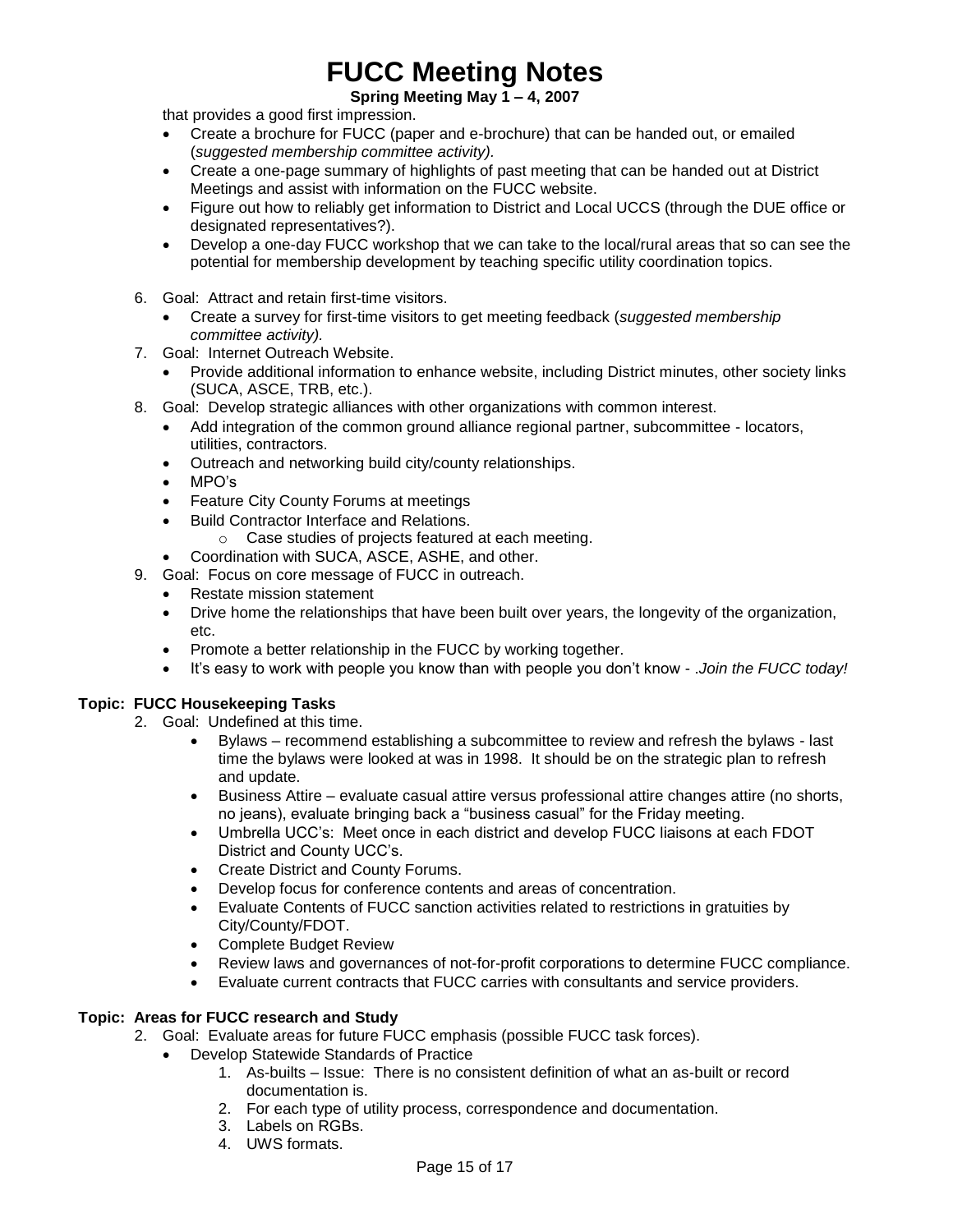#### **Spring Meeting May 1 – 4, 2007**

- How to make more cost savings for Utilities.
	- 3. FDOT Incentives given to Utilities.
	- 4. FDOT Landscape Budget for Undergrounding.
	- Innovations for the Utility Industry.
		- 1. Joint Real Estate Agreements.
		- 2. Joint Utility Corridors.

#### **Topic: Potential Utility Issues.**

- 1. Goal: To identify potential Utility/FDOT issues and have FUCC provide a forum for problem solving or solution management (potential for task force formation).
	- Joint Conduit Ownership issues conduits owned by one company, leased to different occupant, who relocates, who pays for relocations, who's responsible for damage, or both.
	- Shared SUE costs FDOT pays for a large amount of SUE work. How can FDOT and utilities participate together? How can both entities gain benefit of recorded information (GIS)?
	- Dealing with Limited ROW potential of FDOT redefining infrastructure (?) Pole Hardening Issue.
	- Legislative Laws, Publication issues, New Underground protection laws.
	- Evaluation of ROW Development Practices (may be City/County or FDOT). UAM

FDOT Optional Bids FDOT Pay Items LAP Projects and Partnering

#### **Topic: Focus on Education**

- 1. Goal: Create training programs that bring relevance and value to our membership.
	- Topics for Training:

Utility Coordination. Plans Reading Course. CADD Technical Training for Utilities. One Call Usage Classes. CADD Training. Adobe Professional 7.0 for Utility mark-up. ADA Updates. Have an "orientation for new utility worker."

- Develop a one-day FUCC workshop that we can take to the local/rural areas so that we can see the potential for membership development.
- Investigate use of webinars or webex meetings for education outreach.
- Coordinate with members about current training needs.
- Look for grant money for training development.

2. Goal: Fill each conference day with quality training programs.

- Develop ideas for programs with a yearly focus (focus for the Program Subcommittee).
- Develop more members from different expertise in the Program Committee (no committee of one).
- We need less "slack time" in our meeting agenda. We should have back-to-back meetings. Need to provide meeting agendas that "sell" the investment that the company makes by sending their employee.
- Develop program focus for each quarterly meeting at least three meetings in advance.
- Develop a strong education and speaker pool to draw from for meetings, not just fill up the time slots.
- Membership needs to set up meeting agendas for speakers, not just one individual controlling all programs. The control of the programs needs to be put back in a "committees hands."
- Add a "legislative update" to the agenda.
- Provide case studies of feature projects featured at each meeting invite PM's to speak about project.
- Program topics: